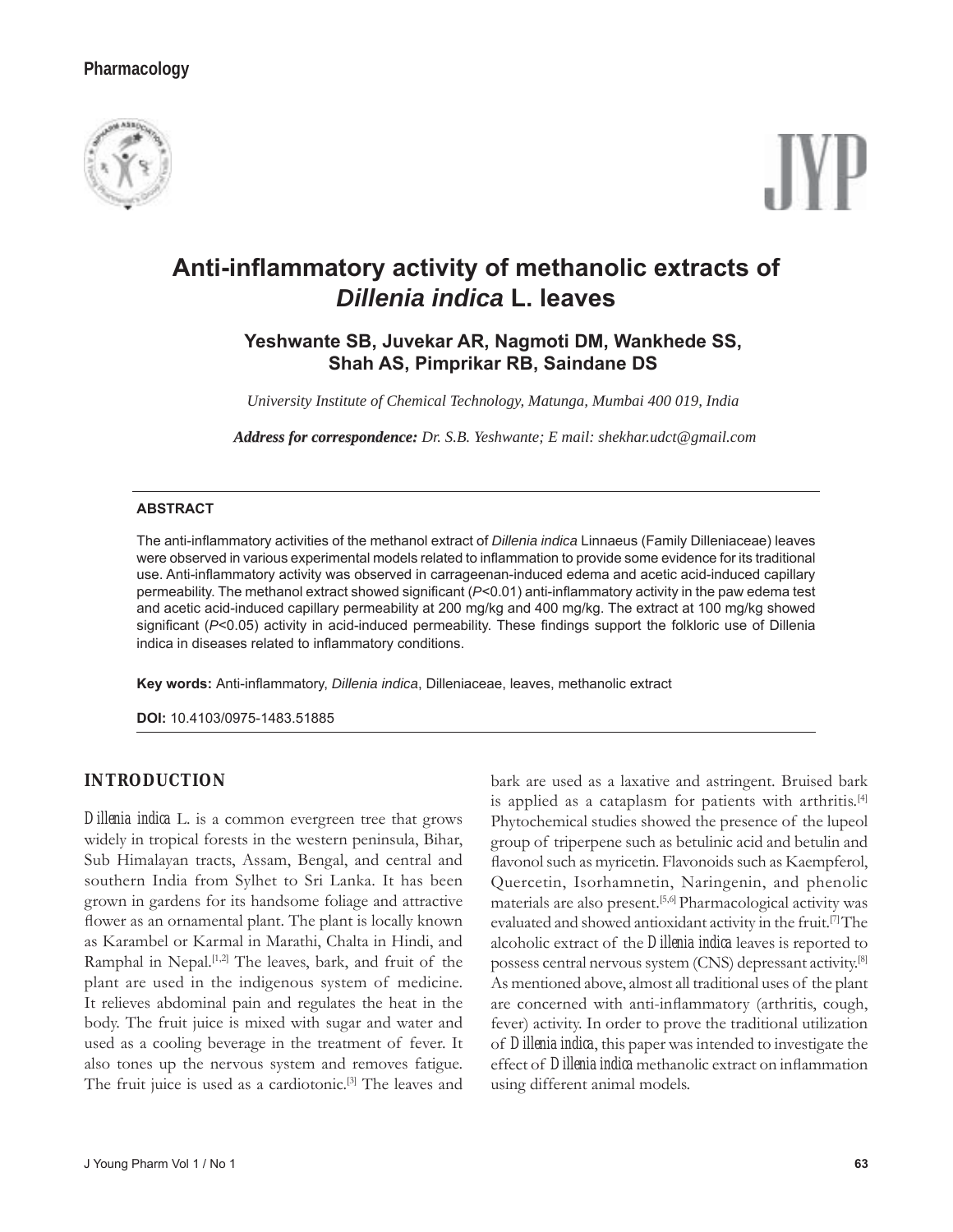# **MATERIALS AND METHODS**

### *Plant material*

Leaves of *Dillenia indica* L. were collected in September 2007 from Veermata Jijabai Bhosle Udyan, Byculla, Mumbai, India. *Dillenia indica* (L.) Linnus. (Dilleniaceae) as authenticated by Dr. J.S. Yadav, Head of the Department of Botany, Pratap College, Amalner District Dhule.

### **Preparation of plant extract**

Leaves were dried at room temperature under shade and powdered using a mixer grinder. The powder was continuously extracted suing Soxhlet extractor with petroleum ether to remove oils, fats, and chlorophyll present. The powder was then extracted with methanol using Soxhlet extractor for 24 hrs at 40-50ºC. After complete extraction, methanolic extracts of Dillenia indica (DIM) was concentrated under a vacuum to obtain a thick extract that was then dried in a hot air oven to get a free flowing powder. The yield of the extract was found to be  $17\% \text{ w/w}.$ 

# **Animals**

For the study, rats as well as mice were used. Male and female Swiss albino mice weighing 20±5 g and Wistar rats weighing 180±20 g were used. The animals were housed under 12 hr light/dark cycles in a temperature controlled room with free access to feed and water. The experimental protocol was approved by the Institutional Animal Ethics Committee under the Organisation for Economic Cooperation and Development (OECD) guidelines for use of animals.

# **Drug administration**

After being dissolved in distilled water, all test samples (including reference drugs) were given orally to the test animals. The animals in the control group received the same experimental handling as the animals in the test groups except that the drug treatment was replaced with appropriate volumes of the dosing vehicle.

# **Statistical analysis**

Results are presented as mean  $\pm$  standard deviation (SD). Data were subjected to analysis of variance followed by Dunnett's test. *P*<0.05 was considered to be statistically significant.

# **Carrageenan-induced rat paw edema**

This method was previously described by Yin<sup>[9]</sup> and was used with some modifications. Wistar rats were divided into 5 groups (6 animals/group). The vehicle control group received distilled water. The positive control group received Indomethacin at 20 mg/kg *p.o* and three treatment groups received methanolic extracts of *Dillenia indica* (DIM) at 100 mg/kg, 200 mg/kg, and 400 mg/kg. The rats were injected subcutaneously with 0.1 ml of  $1\%$ carrageenan solution in normal saline (0.9% w/v NaCl) into the sub-plantar region of the left hind paw. Paw volume was measured before and 1, 2, 3, 4, and 5 hrs after injection of carrageenan using a plethysmometer. All the test substances and reference drugs were administered 60 min before injection of carrageenan. The percent increase in paw volume was calculated and compared with the vehicle control.

# **Acetic acid induced capillary permeability in mice**

The method used by Whittle<sup>[10]</sup> was used in this study with some modifications to evaluate the effect of the extract on vascular permeability in adult albino mice of both genders. One hour after oral administration of the methanolic extract (100, 200, or 400 mg/kg); 0.1 ml of Evans Blue dye (4% in Normal saline) was intravenously administered through the tail vein. Animals in the positive control group received indomethacin (20 mg/kg) and equivalent amounts of vehicle were given to the animals in the vehicle control group. Thirty minutes later, animals received an intraperitoneal injection of 0.4 ml of acetic acid (0.5%,  $v/v$ ). Treated animals were sacrificed 30 min after the injection of acetic acid and the peritoneal cavity was washed with normal saline (5 ml) into heparinized tubes and centrifuged. The dye content in the supernatant was measured at 590 nm using a spectrophotometer and the conc. of dye leaked into the peritoneal fluid was calculated using a standard curve of Evans blue dye. The percentage of inhibition was also calculated.[11]

# **RESULTS**

#### **Carrageenan induced paw edema**

Results of anti-inflammatory activity of extract in carrageenan-induced edema are shown in Table 1. Doses of 200 and 400 mg/kg of the extract significantly inhibited the percent increase in reaction time. The inhibition was observed during the third hour after drug administration.

#### **Acetic acid induced vascular permeability**

Table 2 represents the results for the acetic acid-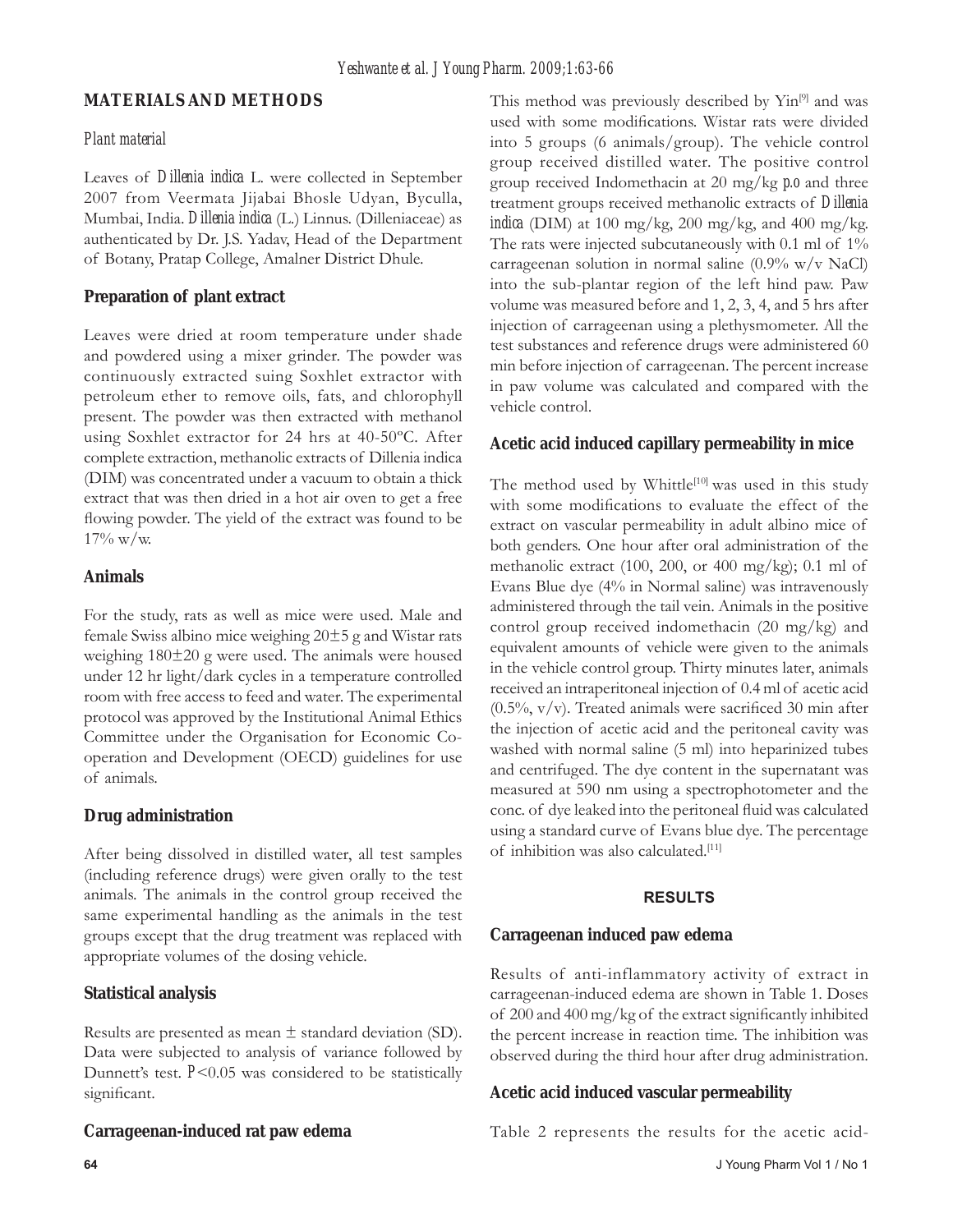|                              | 1hr            | 2hr              | 3hr               | 4hr               | 5hr               |
|------------------------------|----------------|------------------|-------------------|-------------------|-------------------|
| Vehicle control              | $79.63 + 6.09$ | $89.51 + 7.92$   | $99.98 + 5.75$    | $88.65 + 9.78$    | $67.68 + 6.63$    |
| Indomethacin $(20mg/kg)$     | 19.19+1.849**  | $30.12 + 2.97**$ | $20.32 + 3.76$ ** | $15.14 + 5.95**$  | $9.67 + 3.11**$   |
| $100 \text{ mg/kg}$ DIM p.o. | $78.58 + 8.75$ | $89.84 + 5.51$   | $95.39 + 8.32$    | $86.90 + 7.22$    | $66.74 + 7.66$    |
| $200 \text{ mg/kg}$ DIM p.o. | $71.47 + 3.34$ | $97.22 + 6.80$   | $79.02 + 8.92**$  | $69.41 + 6.26$ ** | $62.95 + 7.74$    |
| $400 \text{ mg/kg}$ DIM p.o. | $71.94 + 6.85$ | $91.86 + 3.27$   | $51.09 + 6.32**$  | $48.91 + 8.05**$  | $45.98 + 7.04$ ** |

**Table 1: Anti-infl ammatory activity of Dillenia indica L. leaves by carrageenan-induced rat paw edema**

no- 6, are expressed as mean ± SEM, \*\* *P*<0.01

#### **Table 2: Anti-infl ammatory activity of Dillenia indica L. by acetic acid induced capillary permeability**

| Groups                                 | Conc. of dye (mcg/ml) | $%$ inhibition |  |
|----------------------------------------|-----------------------|----------------|--|
| Vehicle control                        | $10.024 + 2.532$      |                |  |
| Indomethacin $(20 \text{ mg/kg p.o.})$ | $2.845 + 1.327**$     | 71.16          |  |
| $100 \text{ mg/kg}$ DIM p.o.           | $7.238 \pm 1.035*$    | 22.16          |  |
| $200$ mg/kg DIM p.o.                   | $4.331 \pm 1.105$ **  | 52.32          |  |
| $400 \text{ mg/kg}$ DIM p.o.           | $3.420 \pm 0.647**$   | 61.84          |  |

no- 6 are expressed as mean ± SEM, \* *P*<0.05, \*\* *P*<0.01

induced vascular permeability model for evaluation of anti-inflammatory activity. All the doses of extract and indomethacin at a dose of 20 mg/kg (71.16%) showed a significant decrease in dye leaking in the peritoneal fluid. The effect of Indomethacin was strongest followed by 400 mg/kg (61.84%) and 200 mg/kg (52.32%).

#### **DISCUSSION**

#### **Carrageenan induced paw edema**

Carrageenan-induced paw edema as an *in vivo* model of inflammation has been frequently used to assess the anti-edematous effect of natural products. Carrageenaninduced paw edema is a useful model in assessing the contribution of mediators involved in vascular changes associated with acute inflammation. Edema formation in the carrageenan-induced paw edema model is a biphasic response. In the early hyperemia, 0-2 hrs after carrageenan injection, there is a release of histamine, serotonin, and bradykinin on vascular permeability. The inflammatory edema reached its maximum level at the third hour and after that it started declining. The late phase of the inflammatory response has been shown to be due to the potentiating effect of bradykinin on mediator release and prostaglandins, producing edema after mobilization of the leukocytes. The second phase is more sensitive to clinically used anti-inflammatory agents.<sup>[12-14]</sup> Nitrous oxide (NO) is a potent vasodilator and is also involved in carrageenaninduced edema, which may be related to its ability to increase vascular permeability and edema through changes in local blood flow.<sup>[15]</sup> Carrageenan induces inflammation by enhancing PGE2 release and leukocyte migration. It also enhances the expression of COX-2 in the epidermis, skeletal muscles, and inflammatory cells in air-pouch

models, suggesting that prostaglandin E2 production is linked through the expression of COX-2. The DIM extract at 200 and 400 mg/kg *p.o.* shows inhibition after the third hour indicating an effect on the inhibition of prostaglandin release or biosynthesis. While Indomethacin shows significant activity from the first hour indicating an effect on both phases of inflammation.

# **Acetic acid-induced capillary permeability**

The inflammatory response is a physiological characteristic of vascularized tissues.<sup>[16]</sup> Histamine (released from mast cells and basophile), serotonin, and to some extent bradykinin is responsible for increased capillary permeability. It is an important step and because of this there is migration of neutrophiles and other immune cells, such as macrophages and leukocytes, to the inflamed area. Increased vascular permeability is seen in the inflammatory reaction that leads to exudation of the fluid. Exudation, which is a consequence of increased vascular permeability, is considered to be a major feature of acute inflammation. Increased vascular permeability occurs as a result of contraction and separation of endothelial cells at their boundaries to expose the basement membrane, which is freely permeable to plasma proteins and fluid.<sup>[17]</sup> Histamine and other mediators of inflammation increase vascular permeability at various times after injury. Chemical-induced vascular permeability (such as is seen with acetic acid) causes an immediate sustained reaction that is prolonged over 24 hours[18] and its inhibition suggests that the extract may effectively suppress the exudative phase of acute inflammation.

#### **CONCLUSION**

The methanolic extract of *Dillenia indica* L. (Dilleniaceae) at  $200$  and  $400$  mg/kg shows a significant anti-inflammatory activity and the possible mechanism might be inhibition of mediator release and PG biosynthesis.

#### **ACKNOWLEDGEMENTS**

We would like to acknowledge the Director of UICT and